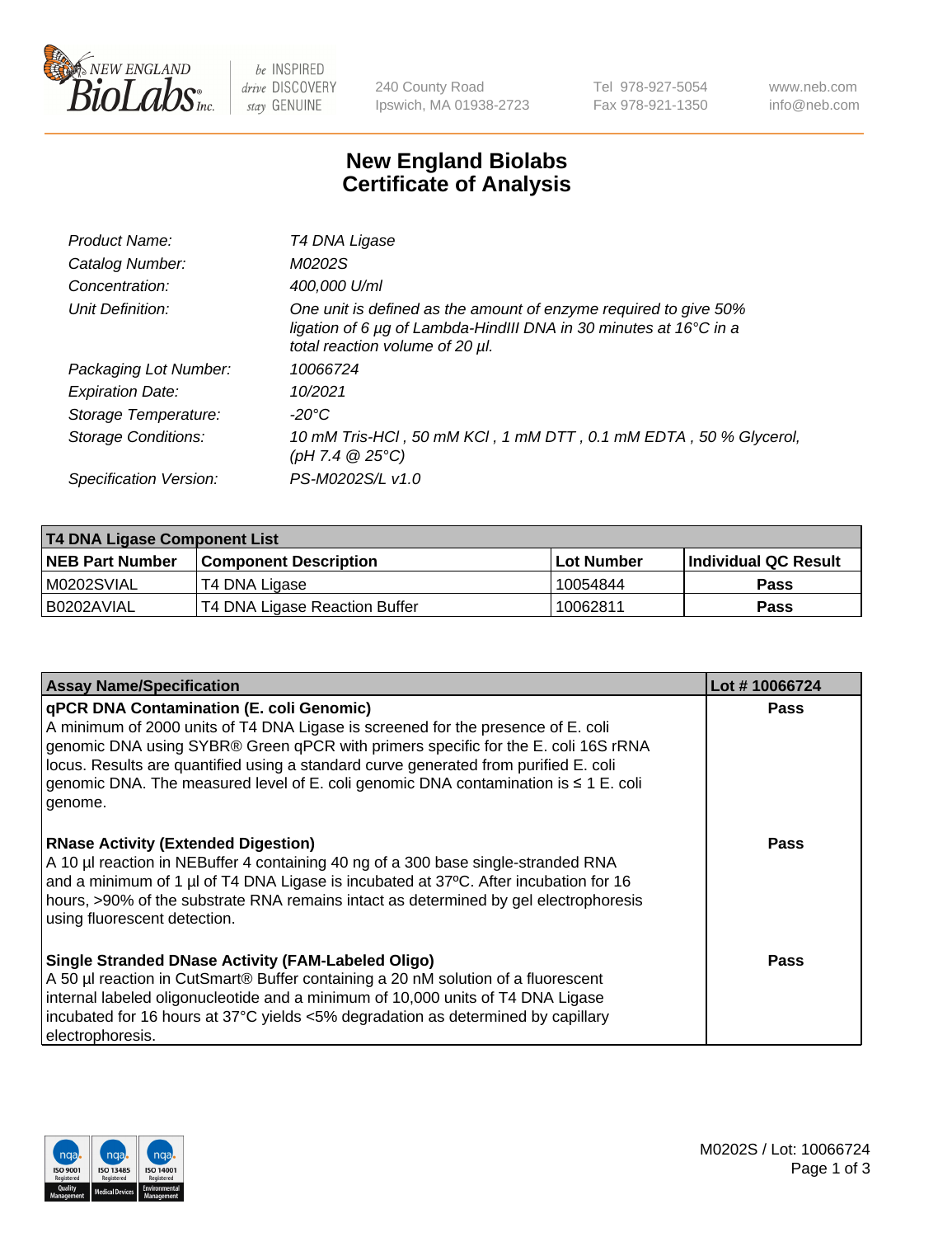

be INSPIRED drive DISCOVERY stay GENUINE

240 County Road Ipswich, MA 01938-2723 Tel 978-927-5054 Fax 978-921-1350 www.neb.com info@neb.com

| <b>Assay Name/Specification</b>                                                                                                                                                                                                                                                                                                                                                                                    | Lot #10066724 |
|--------------------------------------------------------------------------------------------------------------------------------------------------------------------------------------------------------------------------------------------------------------------------------------------------------------------------------------------------------------------------------------------------------------------|---------------|
| <b>DNase Activity (Labeled Oligo, 3' extension)</b><br>A 50 µl reaction in CutSmart® Buffer containing a 20 nM solution of a fluorescent<br>labeled double-stranded oligonucleotide containing a 3' extension and a minimum of<br>10,000 units of T4 DNA Ligase incubated for 16 hours at 37°C yields <5% degradation<br>as determined by capillary electrophoresis.                                               | <b>Pass</b>   |
| <b>DNase Activity (Labeled Oligo, 5' extension)</b><br>A 50 µl reaction in CutSmart® Buffer containing a 20 nM solution of a fluorescent<br>labeled double-stranded oligonucleotide containing a 5' extension and a minimum of<br>10,000 units of T4 DNA Ligase incubated for 16 hours at 37°C yields <5% degradation<br>as determined by capillary electrophoresis.                                               | <b>Pass</b>   |
| Double Stranded DNase Activity (Labeled Oligo)<br>A 50 µl reaction in CutSmart® Buffer containing a 20 nM solution of a fluorescent<br>labeled double-stranded oligonucleotide containing a blunt end and a minimum of<br>10,000 units of T4 DNA Ligase incubated for 16 hours at 37°C yields <5% degradation<br>as determined by capillary electrophoresis.                                                       | <b>Pass</b>   |
| <b>Endonuclease Activity (Nicking)</b><br>A 50 µl reaction in NEBuffer 1 containing 1 µg of supercoiled PhiX174 DNA and a<br>minimum of 2000 units of T4 DNA Ligase incubated for 4 hours at 37°C results in <10%<br>conversion to the nicked form as determined by agarose gel electrophoresis.                                                                                                                   | <b>Pass</b>   |
| <b>Exonuclease Activity (Radioactivity Release)</b><br>A 50 µl reaction in NEBuffer 1 containing 1 µg of a mixture of single and<br>double-stranded [3H] E. coli DNA and a minimum of 2000 units of T4 DNA Ligase<br>incubated for 4 hours at 37°C releases <0.1% of the total radioactivity.                                                                                                                      | <b>Pass</b>   |
| <b>Ligation and Recutting (Terminal Integrity, Digested DNA)</b><br>A 20 µl reaction in 1X T4 DNA Ligase Reaction Buffer containing 2 µg of Lambda<br>DNA-HindIII Digest and a minimum of 4000 units of T4 DNA Ligase incubated for 16<br>hours at 37°C results in >95% ligation of the DNA fragments as determined by agarose<br>gel electrophoresis. Of these ligated fragments, >95% can be recut with HindIII. | <b>Pass</b>   |
| <b>Non-Specific DNase Activity (16 Hour)</b><br>A 50 µl reaction in NEBuffer 1 containing 1 µg of CIP-treated Lambda-HindIII DNA and<br>a minimum of 2000 units of T4 DNA Ligase incubated for 16 hours at 37°C results in a<br>DNA pattern free of detectable nuclease degradation as determined by agarose gel<br>electrophoresis.                                                                               | <b>Pass</b>   |
| <b>Protein Concentration (A280)</b>                                                                                                                                                                                                                                                                                                                                                                                | <b>Pass</b>   |